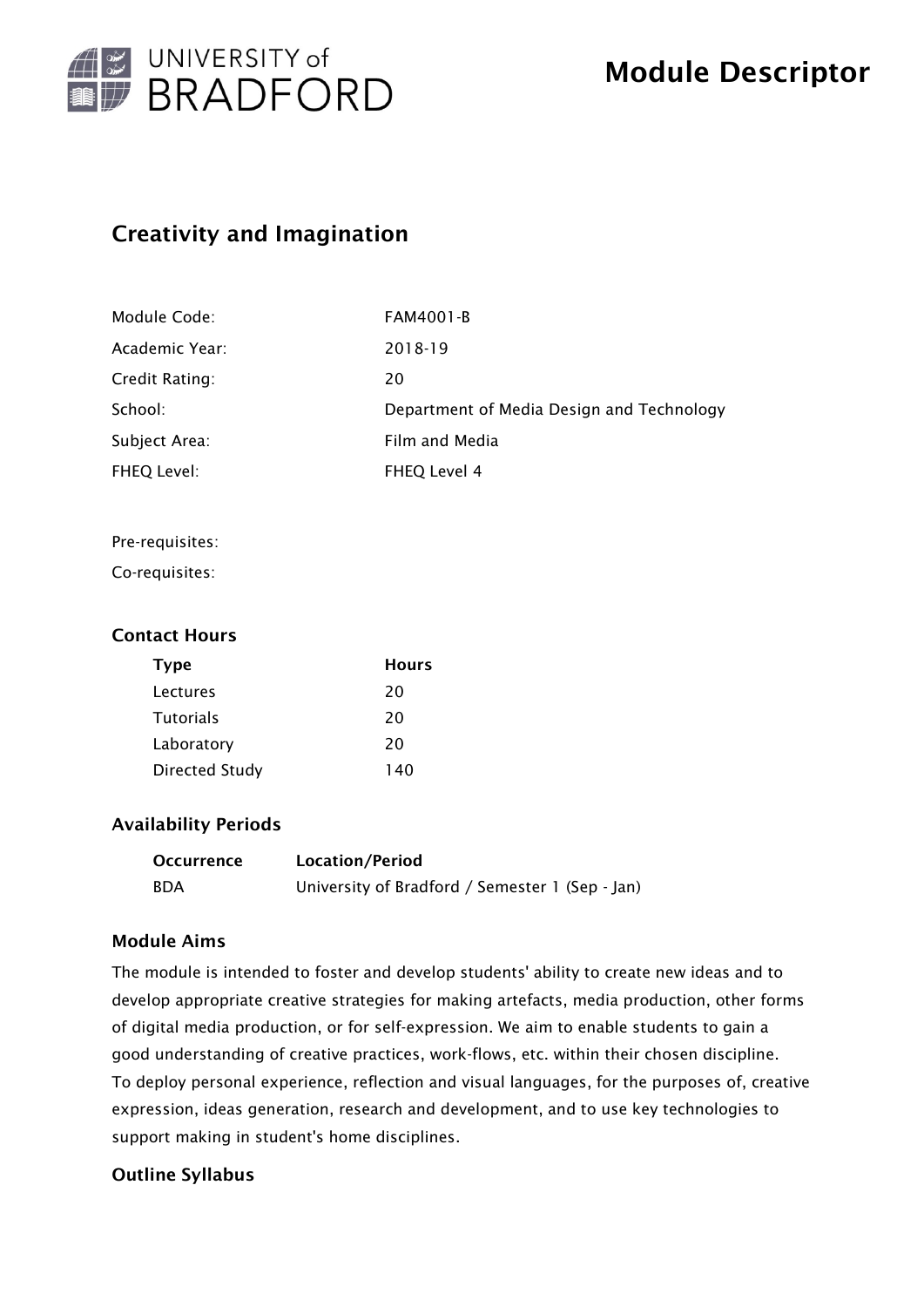Developing a portfolio; Working to a Brief; Developing Creativity and the Creative Process; Generating Concepts; Ideation and Conceptualisation; Imaging Technologies; Treatments, Storyboards and Sketches; Visualization, Visual Literacy and Digital Imaging, The Journal as Product and as Process; Using Personal Experience as Research Tool.

# Module Learning Outcomes

*On successful completion of this module, students will be able to...*

- 1 List a range of visual techniques, tools and technologies for the purposes of creativity and ideas generation and ... Explain the use and function of key imaging practices as applied to your creative practice, your individual identity and to the social environment.
- 2 Select and apply imaging techniques into project work; Use editing and visual research techniques in the development of ideas and concepts Employ image production skills using a wide range of modalities and systems of representation.
- 3 Identify and review both 'process and product' in the generation of project work, Use concepts and abstract knowledge in practical work, Communicate ideas effectively in a variety of modalities, to develop portfolio work both paper-based and online.

# Learning, Teaching and Assessment Strategy

The module is team taught. Learning is developed through a lecture series, seminars and group activities in workshops.

A multidisciplinary approach to Learning and Teaching in the delivery of learning activities is employed for the module. Whilst assessment will be discipline specific, articulated in the assessment brief, choice in the assessment is accommodated.

Practical outputs and subsequent coursework are generated through the production of a portfolio in response to a brief set by tutors.

Whilst assessment will be discipline specific, articulated in the assessment brief, choice in the assessment is accommodated.

| <b>Type</b> | Method     | <b>Description</b>                                                                          | Length    | Weighting | <b>Final</b><br>Assess' |
|-------------|------------|---------------------------------------------------------------------------------------------|-----------|-----------|-------------------------|
| Summative   | Coursework | A visual research<br>and image<br>development<br>diary (30 page /<br>60 leaf<br>sketchbook) |           | 50%       | Yes                     |
| Summative   | Classroom  | <b>Practical test</b><br>under exam                                                         | 1.5 hours | 50%       | No                      |

### Mode of Assessment